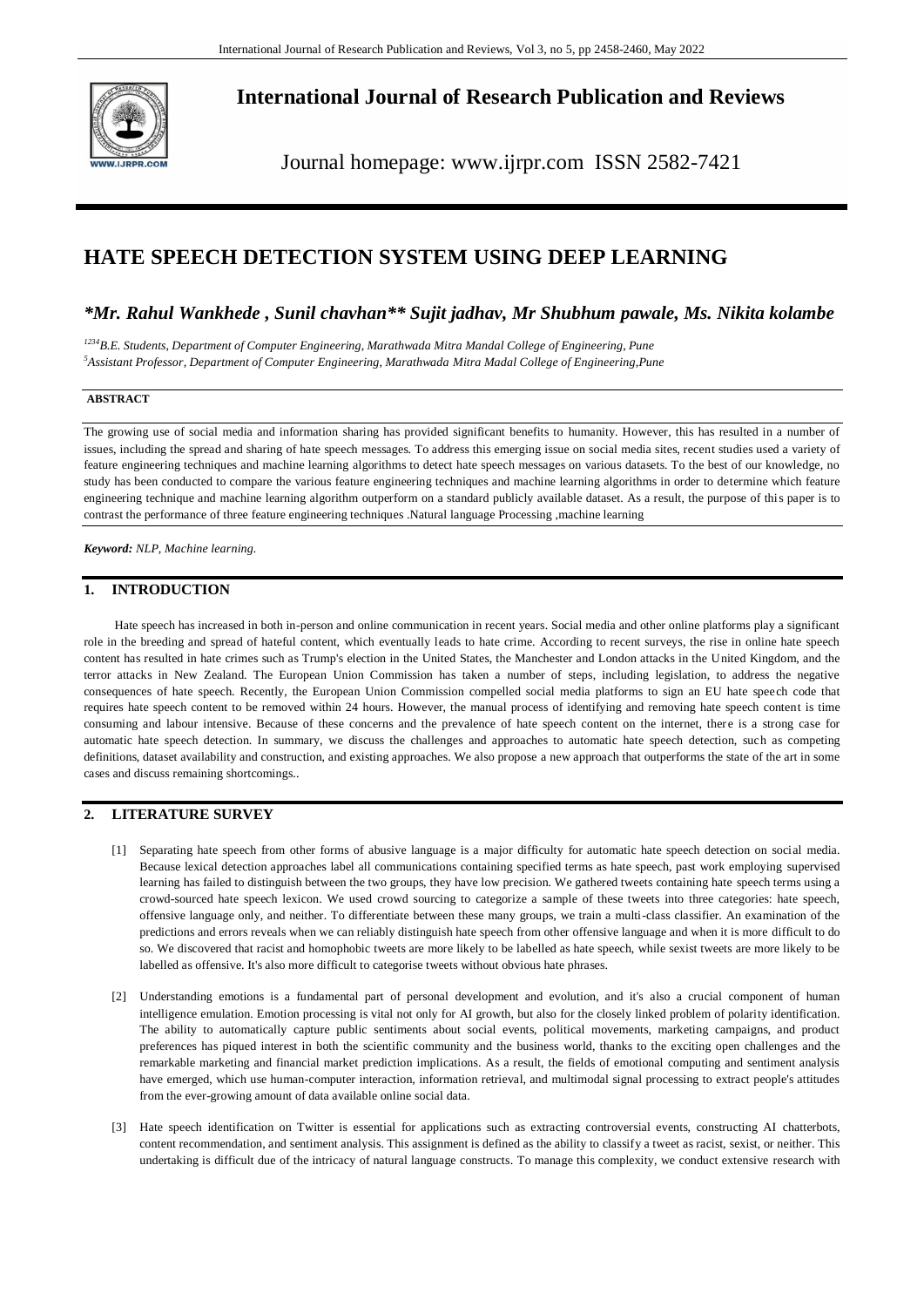several deep learning architectures to learn semantic word embeddings. On a 16K annotated tweets benchmark dataset, we found that deep learning methods outperform state-of-the-art char/word n-gram algorithms by 18 F1 points. complexity.

[4] Hate speech is defined as any communication that disparages a target group of people on the basis of a trait such as race, colour, ethnicity, gender, sexual orientation, nationality, religion, or another feature. Hate speech is constantly increasing as a result of the tremendous surge in user-generated web material on social media. Interest in online hate speech identification, and especially the automation of this activity, has expanded in recent years, as has the societal impact of the phenomena. This study describes a hate speech dataset made up of thousands of sentences that were manually classified as containing or not containing hate speech. The sentences were taken from Stormfront, a white supremacist discussion board. To complete the hand labelling, a bespoke annotation tool was created. assignment that allows annotators to choose whether or not to read the context of a sentence before labelling it, among other things. The publication also includes a thorough qualitative and quantitative analysis of the dataset as well as multiple baseline tests with various categorization models. The data is open to the public.

## **3. PROPOSED SYSTEM**

- 1) Hate speech will be automatically identified, allowing the platform to detect and delete hate speech much more rapidly and efficiently.
- 2) Among the different machine learning methods, deep learning, a subset of machine learning, is widely used in Natural Language Processing (NLP) to address the problem of text classification.

#### **A) SYSTEM ARCHITECTURE**

This proposed system is used to detect hate speech with help of natural language processing and machine learning algorithms .For this system we required one dataset which contains large number of tweets. In this dataset 25000 tweets are there. Then Some data preprocessing is needed because machine needs clean data to give better output .after data preprocessing feature extraction is needed to build machine learning model.



#### **An Algorithm Used**

#### **1. Decision tree**

Decision tree Decision Tree is a supervised learning technique that can be applied to classification and regression problems; however it is most commonly employed to solve classification problems. Internal nodes represent dataset attributes, branches represent decision rules, and each leaf node provides the conclusion in this tree-structured classifier. The Decision Node and the Leaf Node are the two nodes of a Decision tree.

#### **Figure 1: System Architecture**

### **4. RESULT**

The below snapshot define the working of the system. The performance stated below.

- 1) The text type by the user in the message box the text is categorize into hate speech or no hate .
- 2) The machine learning model given the accuracy of 87.